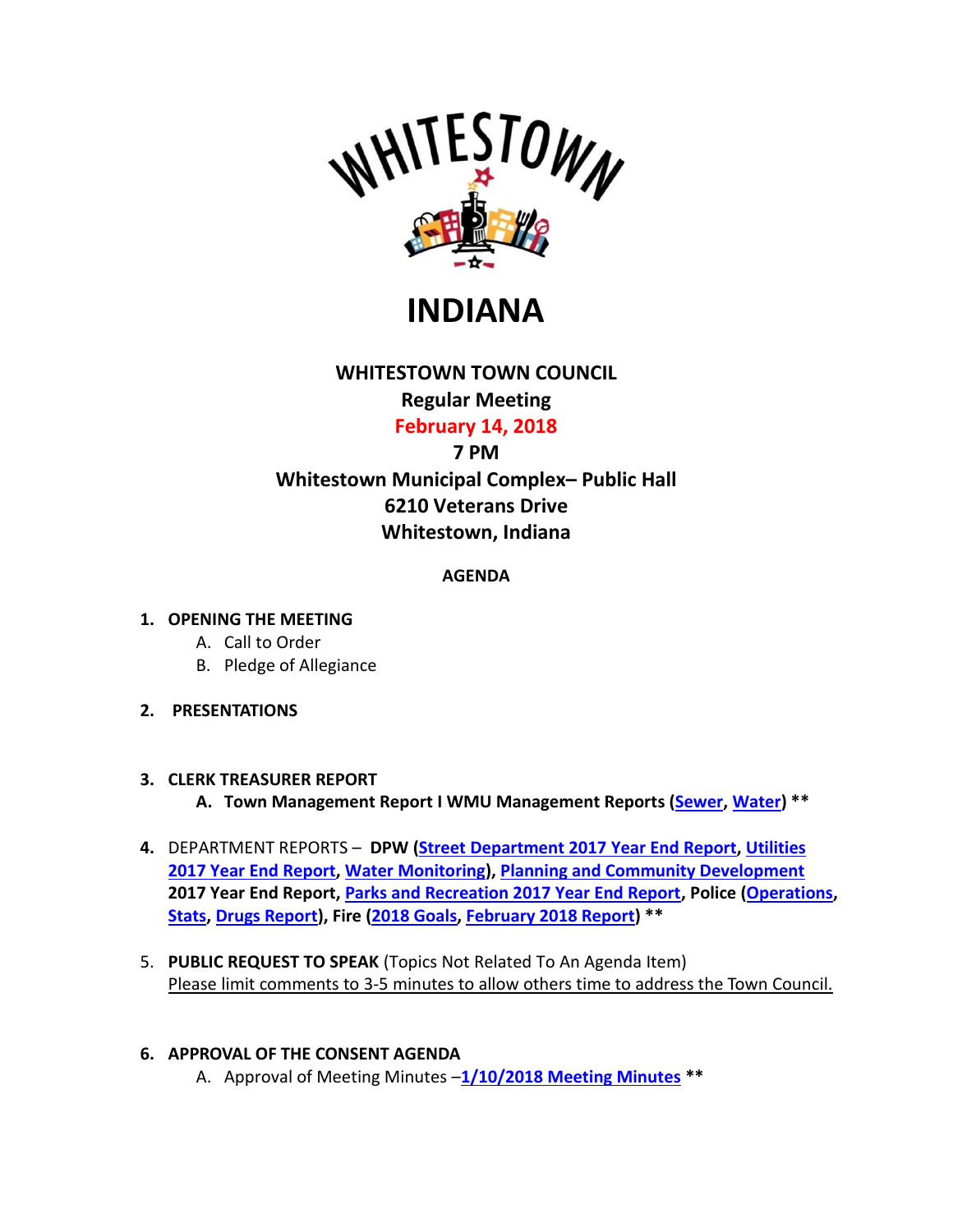- B. Claims **January 2018 [Expenses Town](http://whitestown.in.gov/vertical/sites/%7BB8BE8AC3-9DE8-4247-BCB0-1173F48CC7C3%7D/uploads/January_2018_Expense_Report.pdf) I January 2018 [Revenues Town](http://whitestown.in.gov/vertical/sites/%7BB8BE8AC3-9DE8-4247-BCB0-1173F48CC7C3%7D/uploads/January_2018_Revenue_Report.pdf) I January 2018 Utility Claims [\(Water Operating,](http://whitestown.in.gov/vertical/sites/%7BB8BE8AC3-9DE8-4247-BCB0-1173F48CC7C3%7D/uploads/Water_Operating_Claims_Docket_02.14.18.pdf) [Wastewater Operating,](http://whitestown.in.gov/vertical/sites/%7BB8BE8AC3-9DE8-4247-BCB0-1173F48CC7C3%7D/uploads/Sewer_Operating_Claims_Docket_02.14.18.pdf) [Wastewater](http://whitestown.in.gov/vertical/sites/%7BB8BE8AC3-9DE8-4247-BCB0-1173F48CC7C3%7D/uploads/Sewer_Capacity_Claims_Docket_02.14.18.pdf)  [Capacity\)](http://whitestown.in.gov/vertical/sites/%7BB8BE8AC3-9DE8-4247-BCB0-1173F48CC7C3%7D/uploads/Sewer_Capacity_Claims_Docket_02.14.18.pdf) \*\***
- C. Approval of Low Bid for Shoppes at Anson Utility Relocation **Realty Link EDA I [Project Bid Tab](http://whitestown.in.gov/vertical/sites/%7BB8BE8AC3-9DE8-4247-BCB0-1173F48CC7C3%7D/uploads/Shoppes_at_Whitestown_Utility_Relocation_Final_Bid_Tab_01.30.18(1).pdf) I [Engineers Recommendation Letter](http://whitestown.in.gov/vertical/sites/%7BB8BE8AC3-9DE8-4247-BCB0-1173F48CC7C3%7D/uploads/Shoppes_at_Whitestown_Utility_Relocation_Cert._Engineers_Recommendation_01.30.18.pdf)**
- D. Consider Approval of an Easement (REMC) **[Easement](http://whitestown.in.gov/vertical/sites/%7BB8BE8AC3-9DE8-4247-BCB0-1173F48CC7C3%7D/uploads/Whitestown_Pckg_Sent_2.5.18.pdf)**
- E. Consider a Joint Use and Maintenance Agreement with INDOT (Whitestown Parkway/Indianapolis Road Roundabout **[Agreement](http://whitestown.in.gov/vertical/sites/%7BB8BE8AC3-9DE8-4247-BCB0-1173F48CC7C3%7D/uploads/1536-Joint_Use_and_Maintenance_Agreement_for_Whitestown_Parkway_and_Indianapolis_Road_final_01182018.pdf)**
- F. Consider a Resolution Approving the Appointment of Appraisers for the Sale of Real Estate in Connection with the South Main Street Park Project *(Resolution 2018-12)* **[Resolution](http://whitestown.in.gov/vertical/sites/%7BB8BE8AC3-9DE8-4247-BCB0-1173F48CC7C3%7D/uploads/Whitestown_Town_Council_Resolution_No._2018-12_(Appraisers).pdf)**
- G. Consider an Expenditure Exceeding \$5,000 (WFD Automated Fire Station Alerting and Dispatching Proposal) **[Proposal](http://whitestown.in.gov/vertical/sites/%7BB8BE8AC3-9DE8-4247-BCB0-1173F48CC7C3%7D/uploads/Locution_Proposal.pdf)**
- H. Consider an Expenditure Exceeding \$5,000 (WPD Body Cam)**[Invoice](http://whitestown.in.gov/vertical/sites/%7BB8BE8AC3-9DE8-4247-BCB0-1173F48CC7C3%7D/uploads/VIEVU_Bodycam_Quote.pdf)**

#### **7. UNFINISHED BUSINESS**

- A. Consider an Ordinance Amending Ordinance 2017-44 (2018 Salary Ordinance) *(Ordinance 2018-01, Second Read)* **[Council Action Form](http://whitestown.in.gov/vertical/sites/%7BB8BE8AC3-9DE8-4247-BCB0-1173F48CC7C3%7D/uploads/Council_Action_Form_2-14-18_Unfinsihed_Biz_Item_A_(Ord_2018-01_Amending_2018_Salary_Ordinance)(1).pdf) [I 2018 Exhibit A Salary](http://whitestown.in.gov/vertical/sites/%7BB8BE8AC3-9DE8-4247-BCB0-1173F48CC7C3%7D/uploads/Whitestown_2018_Exihibit_A_for_Ordinance_2018-01_Amending_2018_Salary_Ordiance_(Revised_-_2-2-2018).pdf)  [Ordinance Matrix](http://whitestown.in.gov/vertical/sites/%7BB8BE8AC3-9DE8-4247-BCB0-1173F48CC7C3%7D/uploads/Whitestown_2018_Exihibit_A_for_Ordinance_2018-01_Amending_2018_Salary_Ordiance_(Revised_-_2-2-2018).pdf) I [Ordinance](http://www.whitestown.in.gov/vertical/sites/%7BB8BE8AC3-9DE8-4247-BCB0-1173F48CC7C3%7D/uploads/Whitestown_Ordinance_2018-01_Amedning_Ordinance_2017-44_(2018_Salary_Ordinance).pdf)**
- B. Consider an Ordinance Amending Ordinance 2015-06 (Add 2 voting members to the Human Relations Commission) *(Ordinance 2018-05, Second Read)* **[Council Action Form](http://whitestown.in.gov/vertical/sites/%7BB8BE8AC3-9DE8-4247-BCB0-1173F48CC7C3%7D/uploads/Council_Action_Form_2-14-18_Unfinished_Biz_Item_B_(Ord_2018-05_-_HRC_Expansion)_(1).pdf) I [HRC Resolution 2017-02](http://whitestown.in.gov/vertical/sites/%7BB8BE8AC3-9DE8-4247-BCB0-1173F48CC7C3%7D/uploads/Signed_HRC_Resolution_2017-02(3).pdf) [I Ordinance](http://whitestown.in.gov/vertical/sites/%7BB8BE8AC3-9DE8-4247-BCB0-1173F48CC7C3%7D/uploads/Whitestown_Ordinance_2018-05_(Adding_2_Members_to_the_Human_Relations_Commission)(1).pdf)**
- C. Consider an Ordinance Providing for the Timing of Health Savings Account Contributions From the Town to Town Employees *(Ordinance 2018-02, Second Read)* **[Council Action Form](http://whitestown.in.gov/vertical/sites/%7BB8BE8AC3-9DE8-4247-BCB0-1173F48CC7C3%7D/uploads/Council_Action_Form_2-14-18_Unfinished_Biz_Agenda_Item_C_(Ord_2018-02_-_H_S_A_Contributions).pdf)** I **[Ordinance](http://whitestown.in.gov/vertical/sites/%7BB8BE8AC3-9DE8-4247-BCB0-1173F48CC7C3%7D/uploads/Whitestown_Ordinance_2018-02_Health_Savings_Account_Contributions.pdf)**

#### **8. NEW BUSINESS**

- A. Consider an Ordinance Amending Zoning Maps *(Ordinance 2018-04, 1 Read Only)* **[Planning Staff Report](http://www.whitestown.in.gov/vertical/sites/%7BB8BE8AC3-9DE8-4247-BCB0-1173F48CC7C3%7D/uploads/Staff_Report_PC17-054-ZA_REZONING.pdf) I [WPC Certification](http://whitestown.in.gov/vertical/sites/%7BB8BE8AC3-9DE8-4247-BCB0-1173F48CC7C3%7D/uploads/PC_Certification_Letter__PC17-054-ZA.pdf) [I Ordinance](http://whitestown.in.gov/vertical/sites/%7BB8BE8AC3-9DE8-4247-BCB0-1173F48CC7C3%7D/uploads/Whitestown_Ordinance_2018-04__REZONE_PC17-054-ZA.pdf)**
- B. Consider an Ordinance Creating a Substance Abuse Prevention Commission *(Ordinance 2018-06, First Read)* **[Council Action Form](http://whitestown.in.gov/vertical/sites/%7BB8BE8AC3-9DE8-4247-BCB0-1173F48CC7C3%7D/uploads/Council_Action_Form_2-14-18_New_Biz_Item_B_(Ord_2018-06_Amending_2018_Salary_Ordinance).pdf) [I Resolution 2016-35](http://whitestown.in.gov/vertical/sites/%7BB8BE8AC3-9DE8-4247-BCB0-1173F48CC7C3%7D/uploads/Whitestown_Town_Council_Resolution_2016-35_Substance_Abuse_Task_Force(1).pdf) [I Ordinance](http://whitestown.in.gov/vertical/sites/%7BB8BE8AC3-9DE8-4247-BCB0-1173F48CC7C3%7D/uploads/Whitestown_Ordinance_2018-06_Substance_Abuse_Task_Force_(2).pdf)**
- C. Consider an Ordinance Approving Taxpayer Petition and Form of Lease with Whitestown Municipal Facilities Building Corporation for the South Main Street Park Project *(Ordinance 2018-07, First Read)* **[Council Action Form](http://whitestown.in.gov/vertical/sites/%7BB8BE8AC3-9DE8-4247-BCB0-1173F48CC7C3%7D/uploads/Council_Action_Form_2-14-18_New_Biz_Item_C_(Ord_2018-07_South_Main_Street_Park_Petition).pdf) I Resolution 2018-03 [I Ordinance](http://whitestown.in.gov/vertical/sites/%7BB8BE8AC3-9DE8-4247-BCB0-1173F48CC7C3%7D/uploads/Whitestown_Ordinance_2018-07_(Park_Bonds).pdf)**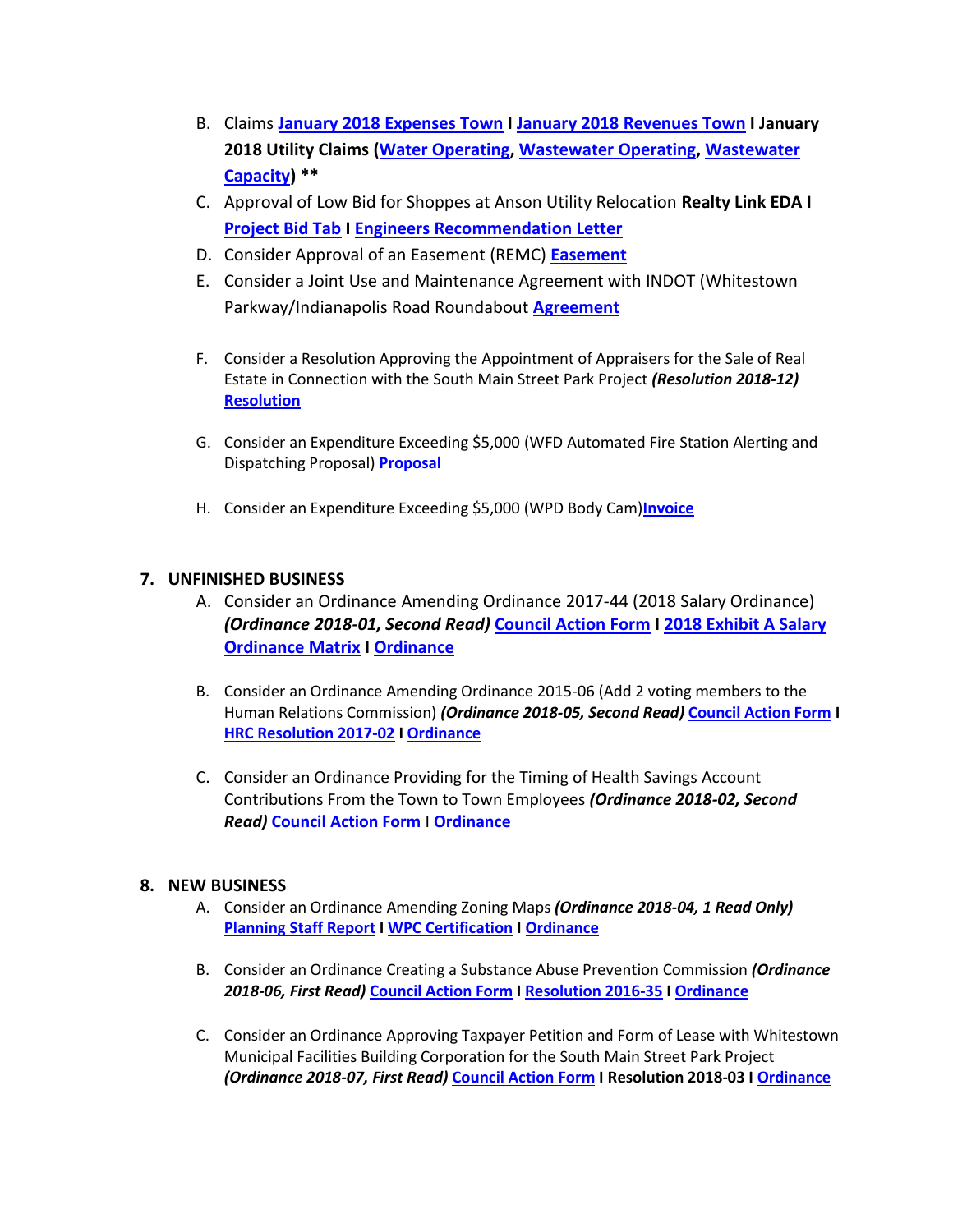- D. Consider an Ordinance Amending the Whitestown Employee Manual with Respect to PTO Days, Telecommuting and Flex Time *(Ordinance 2018-08, First Read)* **[Council](http://whitestown.in.gov/vertical/sites/%7BB8BE8AC3-9DE8-4247-BCB0-1173F48CC7C3%7D/uploads/Council_Action_Form_2-14-18_New_Biz_Item_D_(Ord_2018-08_Amend_Employee_Manual).pdf)  [Action Form](http://whitestown.in.gov/vertical/sites/%7BB8BE8AC3-9DE8-4247-BCB0-1173F48CC7C3%7D/uploads/Council_Action_Form_2-14-18_New_Biz_Item_D_(Ord_2018-08_Amend_Employee_Manual).pdf) I [Ordinance](http://whitestown.in.gov/vertical/sites/%7BB8BE8AC3-9DE8-4247-BCB0-1173F48CC7C3%7D/uploads/Whitestown_Ordinance_2018-08_(Employee_Manual_Amendments_-_PTO_Flex_Time_Telecommunting).pdf)**
- E. **Public Hearing:** Ordinance 2018-09 An Ordinance Approving an Additional Appropriation

Consider an Ordinance Approving and Additional Appropriation *(Ordinance 2018-09)* **[Council Action Form](http://whitestown.in.gov/vertical/sites/%7BB8BE8AC3-9DE8-4247-BCB0-1173F48CC7C3%7D/uploads/Council_Action_Form_2-14-18_New_Biz_Item_E_(Ord_2018-09_Additional_Appropriation).pdf) I [Ordinance](http://whitestown.in.gov/vertical/sites/%7BB8BE8AC3-9DE8-4247-BCB0-1173F48CC7C3%7D/uploads/Whitestown_Ordinance_2018-09_-_Additional_Appropriation_1-_Whitestown.pdf)**

- F. Consider a Resolution Concerning Non-profit Advertising in the Whitestown Magazine *(Resolution 2018-04)* **[Council Action Form](http://whitestown.in.gov/vertical/sites/%7BB8BE8AC3-9DE8-4247-BCB0-1173F48CC7C3%7D/uploads/Council_Action_Form_2-14-18_New_Biz_Item_F_(Res_2018-04_-Magazine_Ad_Policy).pdf) I [Resolution](http://whitestown.in.gov/vertical/sites/%7BB8BE8AC3-9DE8-4247-BCB0-1173F48CC7C3%7D/uploads/Whitestown_Town_Council_Resolution_2018-04_Waiving_Magazine_Fees.pdf)**
- G. Consider a Resolution Approving Real Property and Personal Property Tax Deductions in Whitestown ERA#2 Under Indiana Code 6-1.1-12.1 (Polymer Technologies Systems, INC.) *(Resolution 2018-05)* **[Council Action Form](http://whitestown.in.gov/vertical/sites/%7BB8BE8AC3-9DE8-4247-BCB0-1173F48CC7C3%7D/uploads/Council_Action_Form_2-14-18_New_Biz_Item_G_(Res_2018-05_-Tax_Deduction_Application_PTS).pdf) I [Resolution](http://whitestown.in.gov/vertical/sites/%7BB8BE8AC3-9DE8-4247-BCB0-1173F48CC7C3%7D/uploads/Whitestown_Town_Council_Resolution_2018-05_PTS_Abatement_(Real_and_Personal_Property).pdf)**
- H. Consider a Resolution Declaring An Economic Revitalization Area for Real and Personal Property Tax Abatement (Resolution 2018-06) **[Council Action Form](http://whitestown.in.gov/vertical/sites/%7BB8BE8AC3-9DE8-4247-BCB0-1173F48CC7C3%7D/uploads/Council_Action_Form_2-14-18_New_Biz_Item_H_(Res_2018-06_-_Park_130_ERA).pdf) I [Resolution](http://whitestown.in.gov/vertical/sites/%7BB8BE8AC3-9DE8-4247-BCB0-1173F48CC7C3%7D/uploads/Whitestown_Town_Council_Resolution_2018-06_Establishing_ERA_(Abatement)_-_Park_130.pdf)**
- I. Discuss a Resolution Amending Resolution 2018-01 (Policy and Fees for Renting Town Facilities) *(Resolution 2018-07)* **[Exhibit A Amended Policy and Fee Form](http://whitestown.in.gov/vertical/sites/%7BB8BE8AC3-9DE8-4247-BCB0-1173F48CC7C3%7D/uploads/Rent_The_Community_Recreation_(Proposed_Revisions_-_2-12-2018).pdf) I [Resolution](http://whitestown.in.gov/vertical/sites/%7BB8BE8AC3-9DE8-4247-BCB0-1173F48CC7C3%7D/uploads/Whitestown_Resolution_2018-07.pdf)**
- J. Consider a Resolution Approving (1) A Declaratory Resolution and Economic Development Plan of the Town of Whitestown Redevelopment Commission Establishing the Whitestown-GreenParke Economic Development Area and (2) The Order of the Whitestown Plan Commission Related Thereto *(Resolution 2018-08)* **[Council Action](http://whitestown.in.gov/vertical/sites/%7BB8BE8AC3-9DE8-4247-BCB0-1173F48CC7C3%7D/uploads/Council_Action_Form_2-14-18_New_Biz_Item_J_(Resolution_2018-08_Park_130_EDA-Allocation_Area).pdf)  [Form](http://whitestown.in.gov/vertical/sites/%7BB8BE8AC3-9DE8-4247-BCB0-1173F48CC7C3%7D/uploads/Council_Action_Form_2-14-18_New_Biz_Item_J_(Resolution_2018-08_Park_130_EDA-Allocation_Area).pdf) [I RDC Resolution and Plan](http://whitestown.in.gov/vertical/sites/%7BB8BE8AC3-9DE8-4247-BCB0-1173F48CC7C3%7D/uploads/Whitestown_RDC_Resolution_2018-03_GreenParke_TIF_(2).pdf) I [Plan Commission Order](http://whitestown.in.gov/vertical/sites/%7BB8BE8AC3-9DE8-4247-BCB0-1173F48CC7C3%7D/uploads/Whitestown_GreenParke_TIF_-_order_of_plan_commission.pdf) [I Resolution](http://whitestown.in.gov/vertical/sites/%7BB8BE8AC3-9DE8-4247-BCB0-1173F48CC7C3%7D/uploads/Whitestown_Town_Council_Resolution_2018-08-_GreenParke_TIF.pdf)**
- K. Consider a Resolution Approving (1) A Declaratory Resolution and Economic Development Plan of the Town of Whitestown Redevelopment Commission Establishing the Whitestown-Mauer Commons Economic Development Area and (2) The Order of the Whitestown Plan Commission Related Thereto *(Resolution 2018-09)* **[Council Action](http://whitestown.in.gov/vertical/sites/%7BB8BE8AC3-9DE8-4247-BCB0-1173F48CC7C3%7D/uploads/Council_Action_Form_2-14-18_New_Biz_Item_K_(Resolution_2018-9-_Maurer_Commons_TIF_).pdf)  [Form](http://whitestown.in.gov/vertical/sites/%7BB8BE8AC3-9DE8-4247-BCB0-1173F48CC7C3%7D/uploads/Council_Action_Form_2-14-18_New_Biz_Item_K_(Resolution_2018-9-_Maurer_Commons_TIF_).pdf) [I RDC Resolution and Plan](http://whitestown.in.gov/vertical/sites/%7BB8BE8AC3-9DE8-4247-BCB0-1173F48CC7C3%7D/uploads/Whitestown_RDC_Resolution_2018-01_Mauer_Commons_TIF_-_Declaratory_Resolution_(2).pdf) I [Plan Commission Order](http://whitestown.in.gov/vertical/sites/%7BB8BE8AC3-9DE8-4247-BCB0-1173F48CC7C3%7D/uploads/Whitestown_Mauer_Commons_TIF_-_order_of_plan_commission.pdf) [I Resolution](http://whitestown.in.gov/vertical/sites/%7BB8BE8AC3-9DE8-4247-BCB0-1173F48CC7C3%7D/uploads/Whitestown_Town_Council_Resolution_2018-09_-_Mauer_Commons_TIF.pdf)**
- L. Consider a Resolution Approving (1) A Declaratory Resolution and Economic Development Plan of the Town of Whitestown Redevelopment Commission Establishing the Whitestown-GCI Economic Development Area and (2) The Order of the Whitestown Plan Commission Related Thereto *(Resolution 2018-10)* **[Council Action Form](http://whitestown.in.gov/vertical/sites/%7BB8BE8AC3-9DE8-4247-BCB0-1173F48CC7C3%7D/uploads/Council_Action_Form_2-14-18_New_Biz_Item_L_(Resolution_2018-10_-_GCI_TIF_).pdf) I [RDC](http://whitestown.in.gov/vertical/sites/%7BB8BE8AC3-9DE8-4247-BCB0-1173F48CC7C3%7D/uploads/Whitestown_RDC_Resolution_2018-04-_GCI_TIF.pdf)  [Resolution and Plan](http://whitestown.in.gov/vertical/sites/%7BB8BE8AC3-9DE8-4247-BCB0-1173F48CC7C3%7D/uploads/Whitestown_RDC_Resolution_2018-04-_GCI_TIF.pdf) I [Plan Commission Order](http://whitestown.in.gov/vertical/sites/%7BB8BE8AC3-9DE8-4247-BCB0-1173F48CC7C3%7D/uploads/Whitestown_GCI_TIF_-_order_of_plan_commission.pdf) I [Resolution](http://whitestown.in.gov/vertical/sites/%7BB8BE8AC3-9DE8-4247-BCB0-1173F48CC7C3%7D/uploads/Whitestown_Town_Council_Resolution_2018-10_GCI_TIF.pdf)**
- M. Consider a Resolution Approving (1) A Declaratory Resolution and Economic Development Plan of the Town of Whitestown Redevelopment Commission Establishing the Whitestown-INDOT Economic Development Area and (2) The Order of the Whitestown Plan Commission Related Thereto *(Resolution 2018-11)* **[Council Action](http://whitestown.in.gov/vertical/sites/%7BB8BE8AC3-9DE8-4247-BCB0-1173F48CC7C3%7D/uploads/Council_Action_Form_2-14-18_New_Biz_Item_M_(Resolution_2018-11_-_INDOT_TIF).pdf)  [Form](http://whitestown.in.gov/vertical/sites/%7BB8BE8AC3-9DE8-4247-BCB0-1173F48CC7C3%7D/uploads/Council_Action_Form_2-14-18_New_Biz_Item_M_(Resolution_2018-11_-_INDOT_TIF).pdf) [I RDC Resolution](http://whitestown.in.gov/vertical/sites/%7BB8BE8AC3-9DE8-4247-BCB0-1173F48CC7C3%7D/uploads/Whitestown_RDC_Resolution_2018-02_-_INDOT_TIF.pdf) and Plan I [Plan Commission Order](http://whitestown.in.gov/vertical/sites/%7BB8BE8AC3-9DE8-4247-BCB0-1173F48CC7C3%7D/uploads/Whitestown_INDOT_TIF_-_order_of_plan_commission.pdf) [I Resolution](http://whitestown.in.gov/vertical/sites/%7BB8BE8AC3-9DE8-4247-BCB0-1173F48CC7C3%7D/uploads/Whitestown_Town_Council_Resolution_2018-11_INDOT_TIF.pdf)**